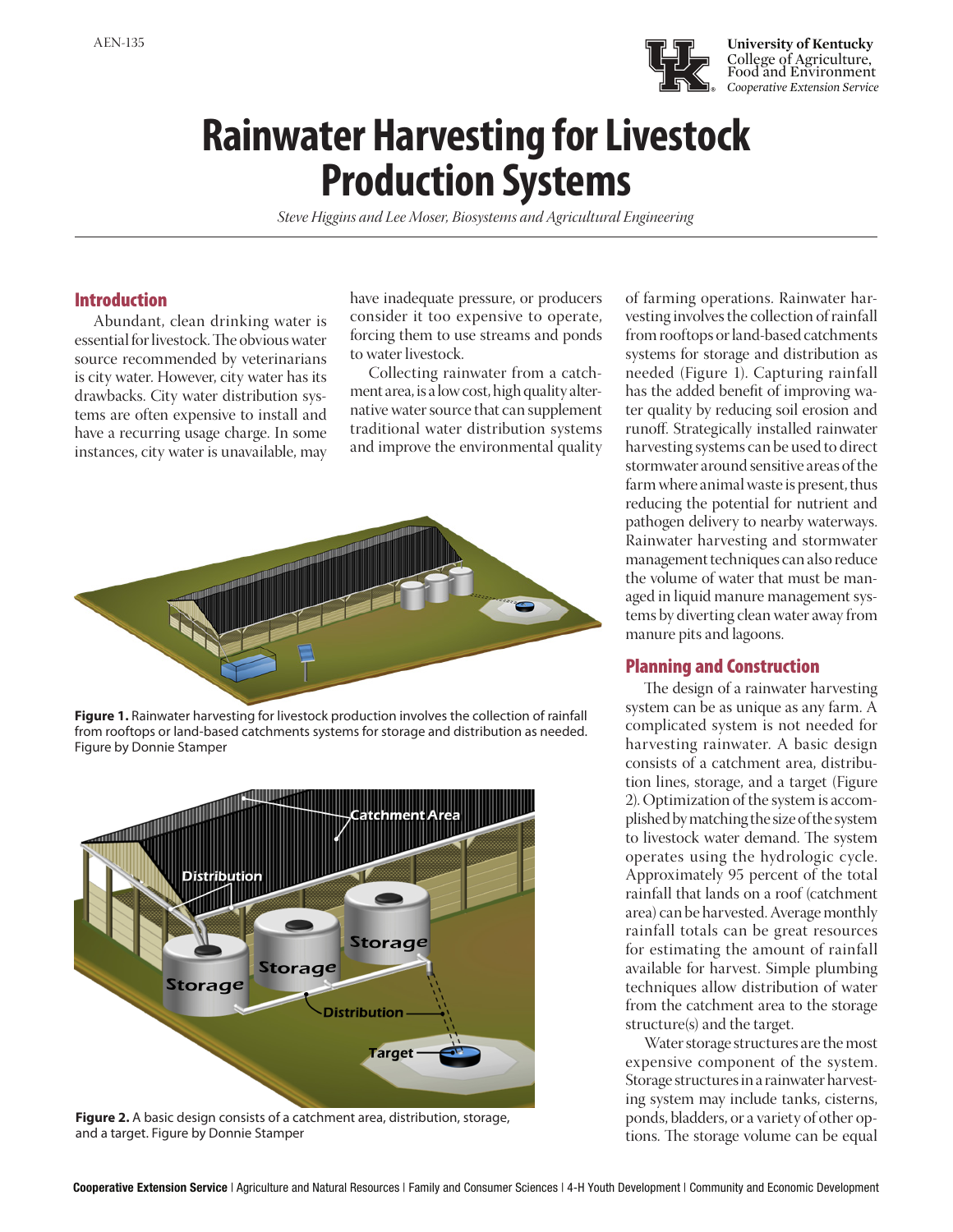to or slightly exceed the normal water demand between rainfall events, if the catchment area can provide it. The roof area can be measured manually in the field or by measuring orthorectified aerial images from a web- or desktop-based mapping application. The approximate roof area collected (measured in square feet) should be multiplied by 0.083 to determine the cubic feet of water volume generated by a 1-inch rainfall event. Cubic feet generated multiplied by 7.48 calculates the volume of water generated in gallons. Multiplying this value by the collection efficiency coefficient of 0.95 gives you a more accurate estimate of water collection capability, considering that it is never possible to collect 100 percent of the rainfall that hits a surface. The volume in gallons provides the producer an idea of how long livestock can utilize a specified area based on herd size and water requirements.

#### **Example Calculation**

Rainwater catchment estimate for 1-inch rainfall event **Step 1.** Roof area (sq. ft.) x 0.083 ft. (1  $inch)$  rainfall = cubic feet of water **Step 2.** Cubic feet of water  $x$  7.48 = gallons of water (if 100% of rainfall was collected) **Step 3.** Gallons of water  $x$  0.95 = maximum amount of water likely to be collected from a 1-inch rainfall event.

A Microsoft Excel workbook has been created and is available for download (https://www.uky.edu/bae/sites/www. uky.edu.bae/files/waterharvest.xlsx) to aid in sizing your water harvesting system based on the demand of your livestock and the catchment area available for collecting water. An instructional tab is provide within the workbook to provide guidance on use and interpretation of the water harvesting system–sizing tool.

The distribution system begins with the placement of a number of storage structures that have been calculated to be sufficient enough to meet your operation's demand. Plumb the downspouts directly into the storage structures using UV resistant pipe that is not going to deteriorate in the sun. Non-UV resistant PVC pipe can be used if it is coated with paint specifically for plastic, to protect it from ultraviolet rays. Adding gutter guards and a first flush diverter (Figure 4) into the system will reduce potential contamination prior to water entering the storage structures. Keeping contaminants out of the system can improve water quality and reduce the risk of pipe obstruction from debris. Water distribution from the storage structures is accomplished by using gravity or pumps.

Place storage tanks above the highest point of distribution to utilize a gravity flow watering system. For every foot of elevation change between the tank and waterer you gain 0.433 PSI of pressure. As water flows through a pipe pressure is lost due to friction. Check friction loss ratings of pipe and evaluate total pressure loss within the length of pipe used for connecting components. The pressure head from change in elevation minus the loss of pressure due to friction in pipes will provide you with an estimate of the total system pressure. Be sure to select a valve with an appropriate pressure rating for your system layout.

If gravity flow will not work for your system layout, incorporate a pump to lift water as necessary to areas of demand. There are many choices for pumps and multiple ways to incorporate them into

your system. Determine the right pump for your distribution system by comparing the lift requirements and total friction loss (based on pipe diameter and length) of your layout and the demand for water at the various points of use with the performance curve of potential pumps. An electronic float switch can be incorporated into the system to control the pump. For livestock watering applications, the rate of fill needs to be equal to or greater than the projected demand to prevent waterers from going dry while in use. This is true for both pumped and gravity-fed systems. If a gravity-fed system cannot meet a given water demand, a pump should be incorporated to enhance flow rates. In situations where it is impossible to provide water at a rate equal to the consumption, increase the volume of the watering tank to allow for an additional reserve of fresh water during peak demand.

# Considerations, Recommendations, and Specifications

You may download an Excel spreadsheet ([https://www.uky.edu/bae/sites/](https://www.uky.edu/bae/sites/www.uky.edu.bae/files/waterharvest.xlsx) [www.uky.edu.bae/files/waterharvest.](https://www.uky.edu/bae/sites/www.uky.edu.bae/files/waterharvest.xlsx)



**Figure 3.** A series of aboveground tanks that have been connected together to create one large storage system. Valves on the pipes coming out of the bottom of each tank allow tanks to be drained and managed individually, if necessary. A common overflow pipe plumbs overflow water from the tanks outside of the production area. Similar concepts may be applied to cisterns. Photo by Lee Moser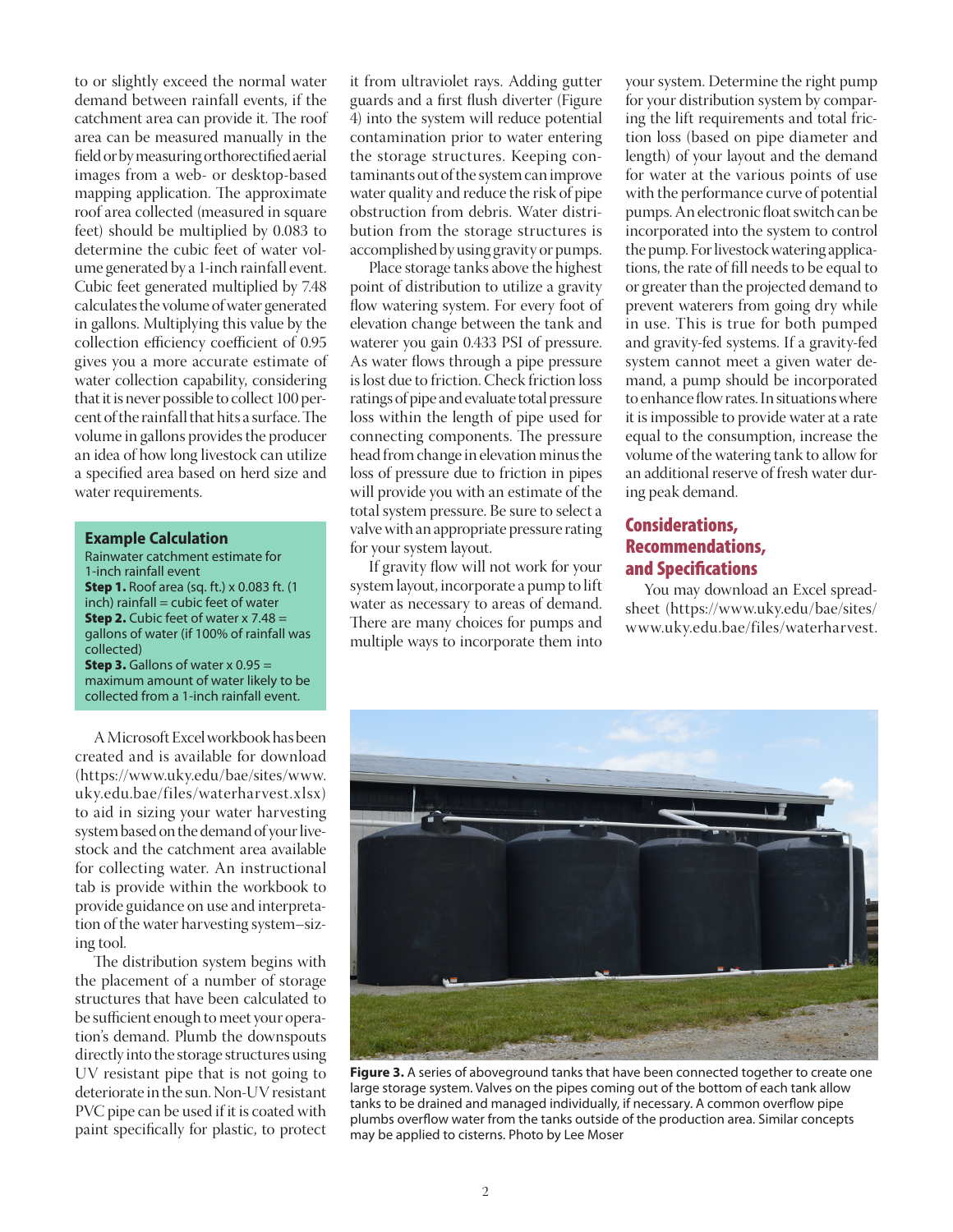[xlsx\)](https://www.uky.edu/bae/sites/www.uky.edu.bae/files/waterharvest.xlsx) to help you size and design your water harvesting system. The following sections provide brief recommendations and specifications associated with system design.

## **Types of Storage Aboveground tanks**

Use opaque tanks to control developing algal blooms in the tanks. Developing an enclosure around your tanks can help reduce environmental exposure and regulate temperature. Ensure that livestock are kept away from exposed pipes and fixtures to avoid damage. The foundation for the tanks needs to be able to support the weight of the tank and the weight of the water stored. Aboveground tanks are vulnerable to freezing and should be drained for the winter to avoid damage. Drain valves should be left open during the winter to keep water from standing in tanks and potentially freezing.

## **Belowground tanks (cisterns)**

Cisterns are an excellent option for storing rainwater for livestock watering. Cisterns are pre-existing on many livestock operations and can potentially be incorporated into rainwater harvesting systems to reduce the cost of water storage structures. If existing cisterns are utilized for storage, it is critical that the water quality within the structure is evaluated to ensure that no issues exist prior to system design. In most situations, cisterns are more expensive to install than above ground tanks due to the cost of excavation. Installing new, underground cisterns can provide an opportunity to rework production areas and improve stormwater management systems. Underground cisterns can also be linked in series with the use of compression fittings, and an overflow pipe can be incorporated to safely divert any volume of rainwater that exceeds the capacity of the system away from the production area. Cisterns are more resistant to freezing than aboveground tanks.

## **Ponds**

Ponds can be utilized to capture and store stormwater for livestock use. As with all ponds, fencing is recommended to exclude livestock from direct access. Restricting livestock access reduces the

potential for introducing pathogens and nutrients into the storage pond. It is also important to ensure that herbicides, pesticides, and other chemicals are not introduced into the watershed area that drains into the pond. The water from ponds can be directly plumbed to a watering fixture through a gravity flow pipeline or with a siphon system. Pumps can be incorporated, if necessary. The most effective pond-fed waterer layout is a gravity flow waterer below the dam of the pond with fencing to keep livestock off of the dam and out of the pond.

## **Connections**

Connect adjacent tanks and cisterns using a manifold system with valves. Incorporating valves between tanks allows for draining and maintenance of individual tanks without having to completely drain the system (Figure 3). Connect supply line from storage to waterer. Hybrid systems with city water connections can be used. City water and harvested water lines must be kept separate. It is critical that a back-flow preventer or double check valve is incorporated into any system where city water lines can come into contact with rainwater or water from livestock tanks. Follow basic plumbing specifications to prevent pipes from freezing (burial below the frost line for your location), or utilize the system during frost free period, then winterize. You should ensure that state and local plumbing codes are followed when utilizing city water for livestock. Anti-siphon air gaps may be a useful additional method for preventing backflow into city water lines in the event of loss of water pressure.

## **Pumps**

Electric pumps using solar power (DC) or traditional electric motors (AC) can be used to pump water to waterer(s). Pumping capacity should be adequate to supply the drinking water rate (2 gallons per minute per animal), if the storage volume in the waterer is limited. A pump controller and float switch can be incorporated into the system to regulate pump activity.

## **Contamination**

The drinking water quality guidelines for livestock consumption are similar to those for human consumption. When developing your rainfall harvesting system you should consider potential sources of contamination. Contamination can be present in the forms of bacteria, viruses, heavy metals, or other readily dissolvable contaminants that are present on the catchment surface. Some sources of catchment contamination include bird droppings, dust, leaves, silage, and the roofing material itself. These contaminants can also clog pipes and fittings within the system. Ideally, the catchment surface should be constructed using painted or coated surfaces. Producers should avoid systems that rely on rusty roof panels or panels that may be coated with lead based paint due to the high potential for iron and lead contamination. Do not collect water from a roof with asphalt shingles unless first flush diverters and baffled settling chambers are utilized. Incorporating leaf guards or gutter screens can aid in preventing debris from entering the system. For further information on water quality guidelines for livestock please see ID-170 (http:// www2.ca.uky.edu/agcomm/pubs/id/ id170/id170.pdf).

Producers can incorporate roof washing systems (screens over gutters and downspouts, baffled chambers, and a first flush diverter) into the plumbing system before water enters the holding tank(s) to reduce contamination (sediment, dust, pathogens, biological agents, etc.). First flush diverters (Figure 4) are chambers with a floating ball valve at the top that fill prior to the tank when the system collects water during a storm. You should size your first flush diverter to be one to two gallons per 100 square feet of catchment area. Once the first flush chamber is full, the floating ball valve closes and the tank begins to fill. The first flush diverter collects the majority of the contaminants that are present in the initial flush of water from the catchment surface. Empty the first flush diverter prior to the next storm to ensure the highest possible initial water quality within the system. A baffled chamber at the tank inlets can also help to slow down water and allow for further settling of solids before entering your tank and plumbing system. Reducing the amount of solids entering your system can reduce potential main-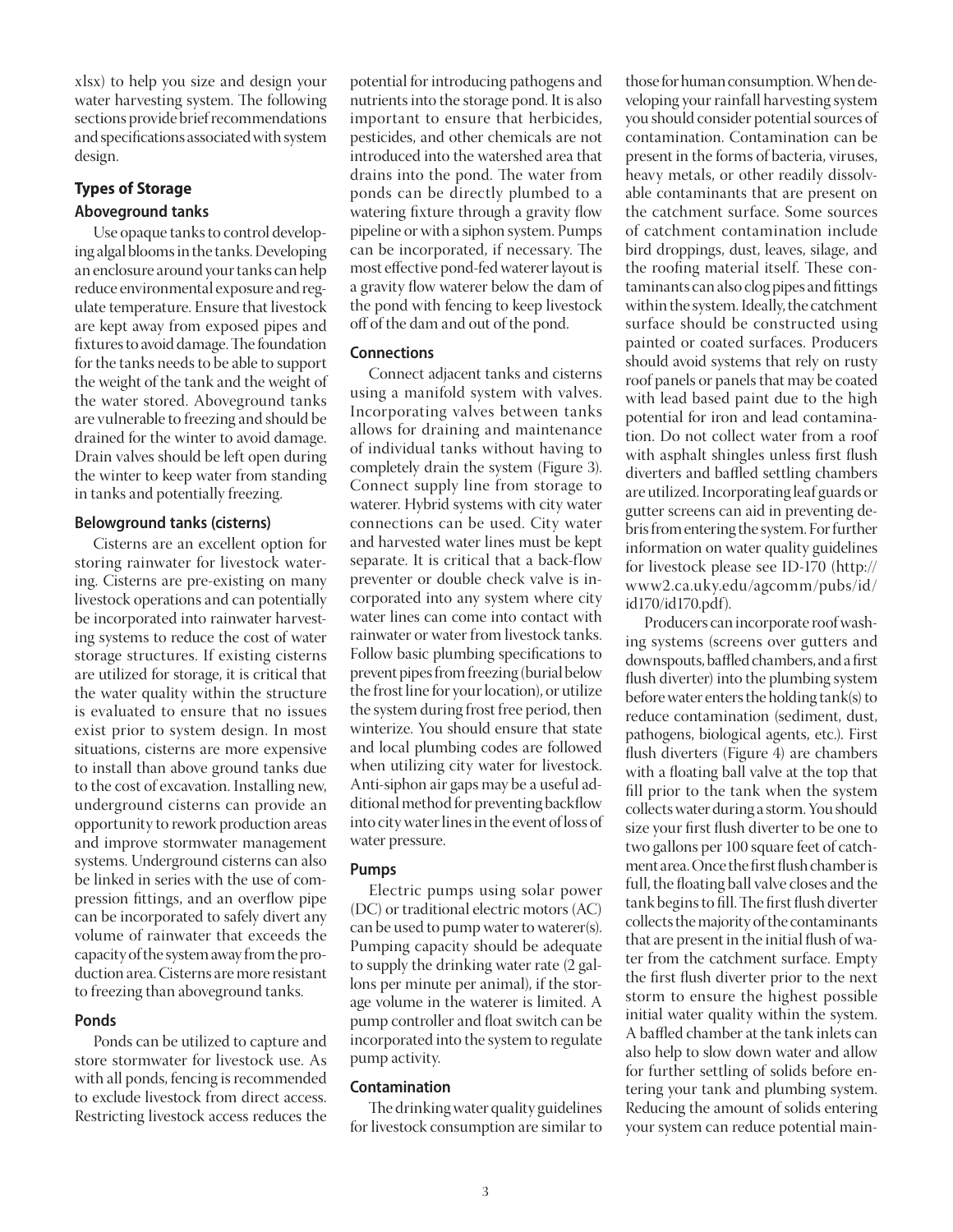

**Figure 4.** A flush diverter is a chamber with a floating ball valve at the top that fills prior to the main storage tank when the system collects water during a storm. The "first flush" is then purged to prevent contaminants from the initial roof wash from entering the main storage tank.

*Figure by Ciara Pickering*

tenance and extend the life of the system.

#### **Algal Growth**

Algal growth within a water harvesting system can become a potential source of contamination. Algae can also clog pipes, valves, and fittings. The key to dealing with algal growth is prevention. Primary methods of prevention include regular cleaning, reducing the input of nutrients into the system (in the form of feed, organic material, manure, fertilizer, etc.), and reducing the exposure of harvested water to sunlight.

If prevention proves ineffective, treatment with an algaecide is the next option. It is recommended that algae be identified prior to treatment. Several species of blue-green algae (cyanobacteria) can release toxic compounds during death and decomposition. Branched filamentous green algae should pose no risk of introducing secondary compounds from death and decomposition during treatment. Handle and apply all chemicals based on manufacturer recommended

rates and guidelines presented on product's Material Safety Data Sheet (MSDS). Ensure that selected algaecides are safe for livestock consumption.

If algae identification cannot be confirmed or treatment is ineffective, one last option is to completely flush and clean the system; since the water that was collected was free, this is not a major loss. Time system flushes to occur prior to an anticipated rainfall events to allow for a quick refill of the system. Contact your county Cooperative Extension agent or local Conservation District with questions regarding algae control.

## **Maintenance**

Perform periodic maintenance on your rainwater harvesting system to ensure proper function. Routine maintenance includes:

- Cleaning and maintaining gutters, screens, and filters
- Emptying first flush diverters and roof washers
- Cleaning tanks as necessary
- Maintaining pumps and hose lays
- Cleaning waterers for livestock use
- Monitoring for algal growth on a weekly basis and treat or release stored water as necessary.
- Annually testing water quality of harvested water based on guidance in UK extension publication, "Drinking Water Quality Guidelines for Cattle" (ID-170)
- Winterizing tanks and pipes by insulating or draining the system and opening all valves
- Ensuring "Not Potable Water" signage is affixed on tanks and readable
- Installing and maintaining fencing around water harvesting system to ensure equipment- and livestockrelated contamination and damage are avoided

## Summary

Rainwater harvesting can provide a high-quality, low cost alternative to traditional water resources for use at home or on the farm. Installation of a system reduces demand on potable water systems for applications where non-potable water will suffice. Implementing a rainwater harvesting system also provides water quality improvements by reducing runoff and delivery of contaminants.